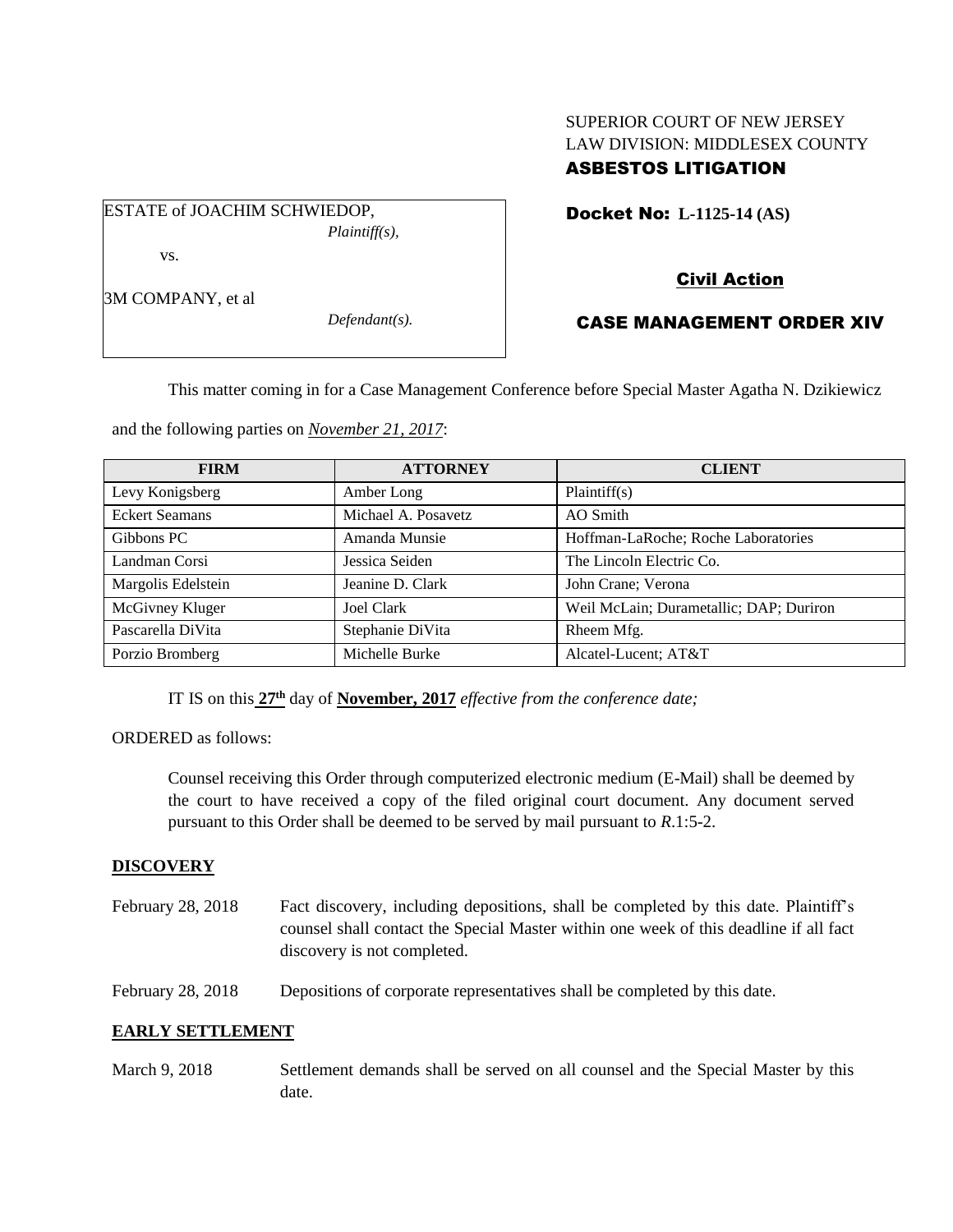## **SUMMARY JUDGMENT MOTION PRACTICE**

| April 13, 2018 | Plaintiff's counsel shall advise, in writing, of intent not to oppose motions by this date. |
|----------------|---------------------------------------------------------------------------------------------|
| April 27, 2018 | Summary judgment motions shall be filed no later than this date.                            |
| May 25, 2018   | Last return date for summary judgment motions.                                              |

### **MEDICAL DEFENSE**

- March 30, 2018 Plaintiff shall serve medical expert reports by this date.
- June 29, 2018 Defendants shall identify its medical experts and serve medical expert reports, if any, by this date. **In addition, defendants shall notify plaintiff's counsel (as well as all counsel of record) of a joinder in an expert medical defense by this date.**

## **LIABILITY EXPERT REPORTS**

- March 30, 2018 Plaintiff shall identify its liability experts and serve liability expert reports or a certified expert statement by this date or waive any opportunity to rely on liability expert testimony.
- June 29, 2018 Defendants shall identify its liability experts and serve liability expert reports, if any, by this date or waive any opportunity to rely on liability expert testimony.

## **ECONOMIST EXPERT REPORTS**

- March 30, 2018 Plaintiff shall identify its expert economists and serve expert economist report(s), if any, by this date or waive any opportunity to rely on economic expert testimony.
- June 29, 2018 Defendants shall identify its expert economists and serve expert economist report(s), if any, by this date or waive any opportunity to rely on economic expert testimony.

## **EXPERT DEPOSITIONS**

July 27, 2018 Expert depositions shall be completed by this date. To the extent that plaintiff and defendant generic experts have been deposed before, the parties seeking that deposition in this case must file an application before the Special Master and demonstrate the necessity for that deposition. To the extent possible, documents requested in a deposition notice directed to an expert shall be produced three days in advance of the expert deposition. The expert shall not be required to produce documents that are readily accessible in the public domain.

## **PRE-TRIAL AND TRIAL**

| April 26, 2018          | The settlement conference previously scheduled on this date is <b>cancelled</b> .                                                                   |
|-------------------------|-----------------------------------------------------------------------------------------------------------------------------------------------------|
| July 13, 2018 @ 10:00am | Settlement conference. All defense counsel shall appear with authority<br>to negotiate settlement and have a representative authorized to negotiate |

 $\_$  ,  $\_$  ,  $\_$  ,  $\_$  ,  $\_$  ,  $\_$  ,  $\_$  ,  $\_$  ,  $\_$  ,  $\_$  ,  $\_$  ,  $\_$  ,  $\_$  ,  $\_$  ,  $\_$  ,  $\_$  ,  $\_$  ,  $\_$  ,  $\_$  ,  $\_$  ,  $\_$  ,  $\_$  ,  $\_$  ,  $\_$  ,  $\_$  ,  $\_$  ,  $\_$  ,  $\_$  ,  $\_$  ,  $\_$  ,  $\_$  ,  $\_$  ,  $\_$  ,  $\_$  ,  $\_$  ,  $\_$  ,  $\_$  ,